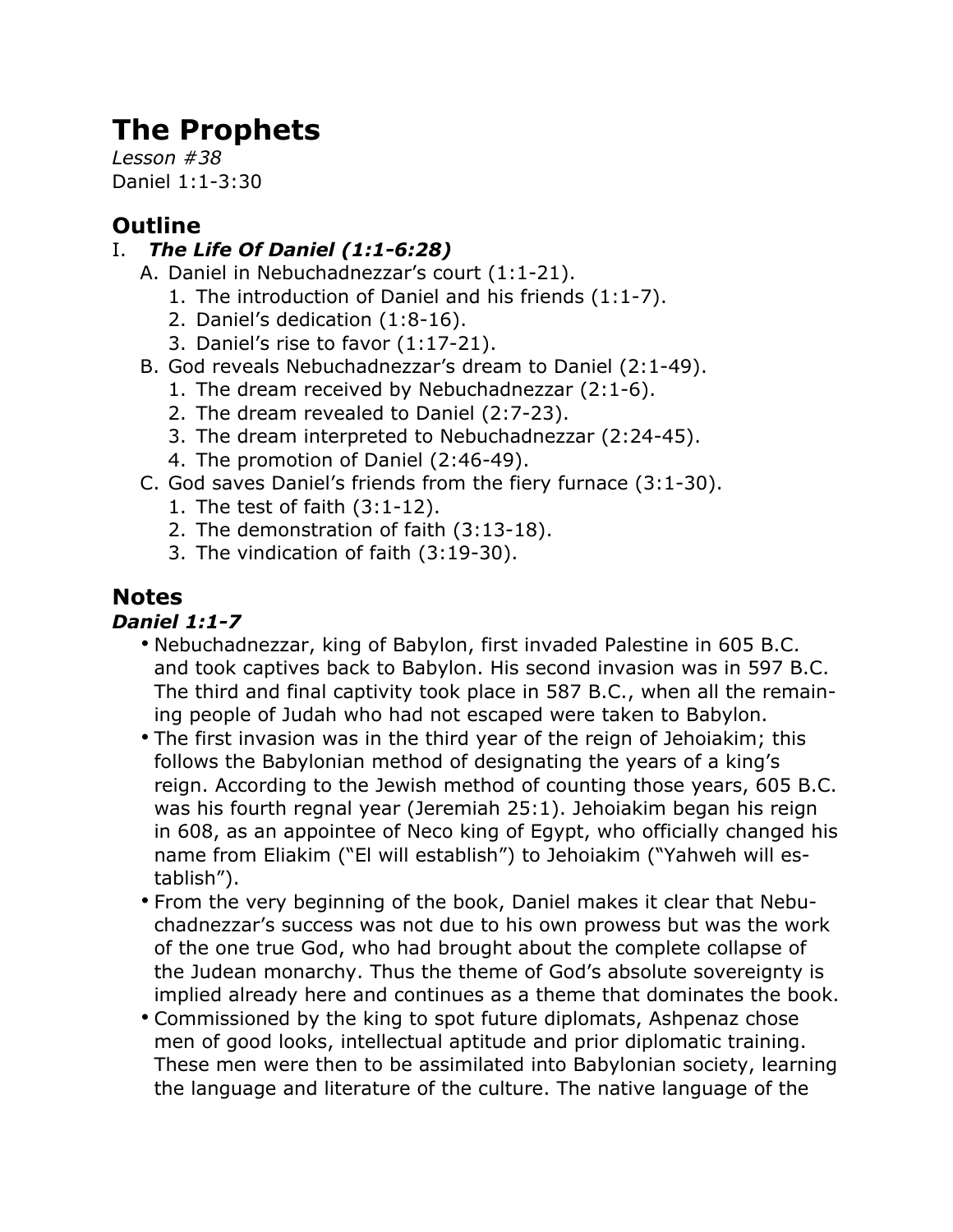culture was Akkadian, a Semetic language written in syllabic cuneiform. Through archaeological discovery we know something of the literature of that culture. Today we have examples of legal texts, historical writings, religious myths, heroic epics, wisdom material and more.

• As in ancient times, the world now does not like to recognize the name of God, yet each of the four boys had God's name within his own. Daniel ("God is my judge") was changed to Belteshazzar ("Bel protect his life"). Bel was the name of a Babylonian god. Hananiah ("Jehovah is gracious") became Shadrach ("the command of the moon god"); Mishael ("Who is like God?") became Meshach ("who is like Aku," one of the heathen gods); and Azariah ("Jehovah is my helper") became Abednego ("the servant of Nego," another heathen god).

#### *Daniel 1:8-16*

- The Babylonians could change Daniel's home, textbooks, menu and name, but they could not change his heart. He and his friends were determined that they would obey God and refused to conform to the world (Acts 5:29; Romans 12:1-2).
- Daniel and his friends had the courage to object to the food prepared for them and desired to observe the dietary laws of the Old Testament (Leviticus 11; Deuteronomy 14). Probably most of the meat items on the regular menu were from animals sacrificed to the gods of Babylon, and no doubt the wine from the king's table had first been part of the libation to these deities. Therefore even those portions not inherently unclean had been tainted by contact with pagan cultic usage.
- Daniel found "favor" (lit., "love or loyalty based on a mutual commitment") with Ashpenaz and felt he could confide in him. The word "God" has the definite article ("the") prefixed to show that this was the work of the true God. Here, as in verse 2 and again in 17, the verb "to give" suggests divine intervention.
- Daniel turned to Ashpenaz and proposed a ten-day fast. Ten days is long enough for the effects to be seen yet short enough not to arouse concern. Ashpenaz agreed and the test worked. In vs. 15, the expression "fatter" is used of the cows in pharaoh's dream in the story of Joseph (Genesis 41:2).

#### *Daniel 1:17-21*

• Daniel and his friends were granted special wisdom by the Lord, not because of their diet, but because of His approval of their faith and commitment to His word. God gave Daniel the ability to interpret dreams or oneiromancy. Daniel did not have to resort to the occult practices. God simply revealed the answer to him.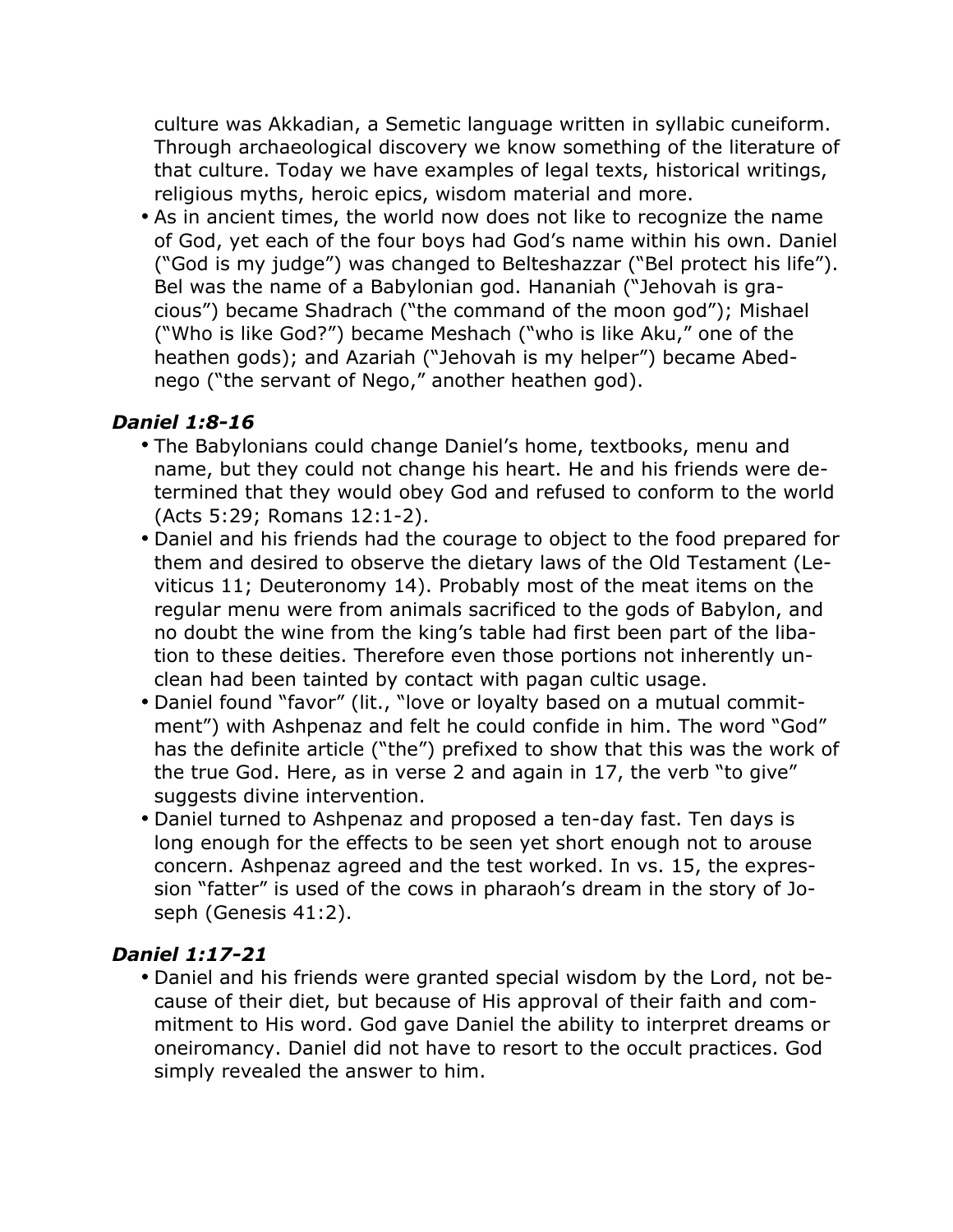- Ashpenaz proudly presented his students before Nebuchadnezzar for the final examination. Out of the entire group of brilliant young men, the king found that the four Hebrews excelled vastly; so he gave them responsible posts in his government. The superiority of the four young men would not endear them to those they surpassed. This jealousy becomes an important factor in chapter 3.
- "Magicians" probably were those who used a chart or design to answer questions and "astrologers" is derived from the Akkadian word for "soothsayer." They surpassed the professional heathen diviners and conjurers by the power of God.
- Daniel's career in public service continued "until the first year of king Cyrus," which would have been 538 B.C. According to 10:1, which attests a revelation given to Daniel in the third year of Cyrus king of Persia, Daniel outlasted his Babylonian conquerors. He ministered under four kings and probably lived to see the Jews return to their land at the end of the captivity (1 John 2:17).
- This first chapter has shown that success without compromise was possible even in the midst of captivity. Daniel's life testifies to the challenge of cooperating with society without compromising godliness (Jeremiah 29:5-7; 1 Peter 2:13-17). Daniel and his friends stood against their culture when it threatened to compromise their integrity before God. We are blessed because of this inspired description of Daniel's faithfulness. He is called "beloved" in 10:11, an honor given in the Bible only to one other -- Jesus Christ.

#### *Daniel 2:1-6*

- When Nebuchadnezzar first came to Jerusalem to conquer, he was not yet king; he was acting for his father, Nabopolassar, back in Babylon. This accounts for the seeming contradiction between the three years of training for Daniel in 1:5 and the "second year" of the king's reign in 2:1.
- Having apparently forgotten the dream, Nebuchadnezzar demands that his "experts" reveal the content of the dream and the dream's meaning. To them, this was unreasonable and unprecedented (vs. 10). Without the content of the dream, they had no way to "interpret" it.
- With the initial response of the astrologers, we have a language change from Hebrew to Aramaic, the *lingua franca* of the Near East at the time. The Aramaic portion of Daniel continues to 7:28 (Ezra 4:8-6:18; 7:12-26 is the other lengthy Aramaic section of the Old Testament.
- The anxiety of the king, which prompted the dream, is compounded by his inability to remember the dream. The Babylonians believed that if a man could not remember his dream, it meant that his personal god was angry with him.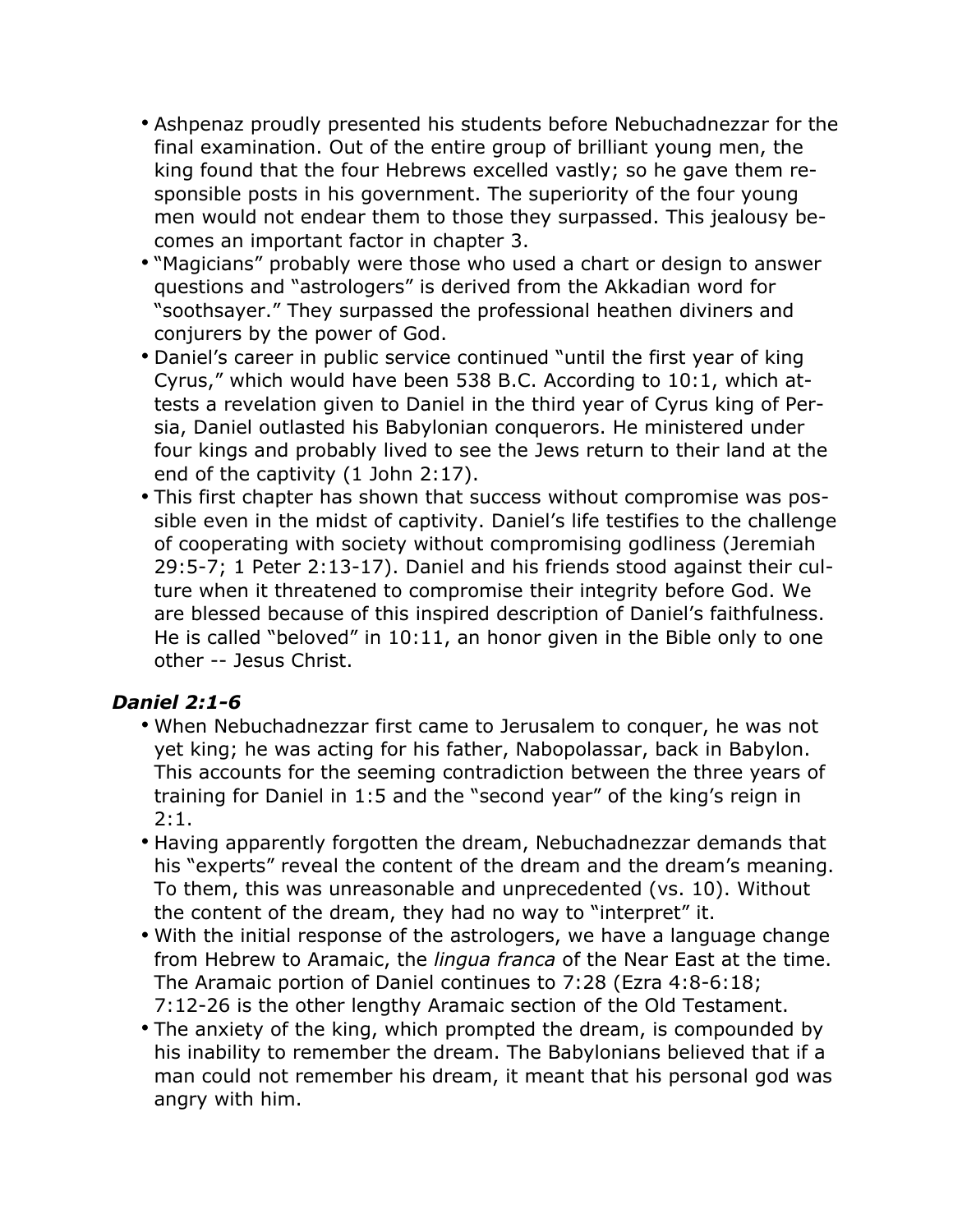#### *Daniel 2:7-23*

- The "experts" freely admitted that they did not receive divine revelation. When they could not interpret the dream, Nebuchadnezzar ordered their execution. However, this order threatened the lives of Daniel and his friends. How would God intervene to resolve this dangerous situation?
- When the "experts" told the king that divine revelation was needed to reconstruct the king's dream, they were indeed correct. This was the reason why Daniel and his friends prayed to God. The stage was set to show the reality, wisdom and power of the one true God (Isaiah 46:10; Amos 3:7).
- All the knowledge of Nebuchadnezzar's wise men could not give the king his dream and deliver them from imminent death. God alone bestows wisdom and discernment. Only by His revelation can we know the deep mysteries.
- Daniel's prayer of thanksgiving emphasizes the power and wisdom of the one true God (Job 12:13). The power of God is illustrated by His control over the course of history: He sets up kings and deposes them. This is precisely the point of Nebuchadnezzar's dream. Although the Babylonians may have triumphed on earth, the God of Israel was absolute Sovereign in heaven and on earth.

#### *Daniel 2:24-45*

- Daniel publicly gave God all the glory. Furthermore, in 2:30, when Daniel does mention himself, he claimed that his mediation is only for the benefit of the king. Nebuchadnezzar had dreamt he saw an enormous, dazzling statue, awesome in appearance. The statue was in human form with various metals which comprised its different sections. To bring about its destruction, a rock appeared. The rock struck the statue on its feet, felling it. The fall resulted in the destruction of the iron, clay, bronze, silver and the gold of the statue. A wind swept away the pieces of the statue without leaving a trace. The rock, however, became a huge mountain and filled the whole earth.
- The different sections represent world empires. While Nebuchadnezzar was represented by the most precious of metals -- gold -- Daniel informs the king that his authority to rule is merely derivative from God.
- The fourth kingdom is described in greater detail than either the second or third. The fourth kingdom has greater strength than the previous kingdoms and it therefore crushes and breaks all the others. Iron connotes toughness and ruthlessness. The greater strength of this fourth kingdom may be seen in a comparison of the longevity of these respective historical kingdoms: Babylonia (605-539 B.C.); Medo-Persia (539- 331 B.C.); Greece (331-146 B.C.); Rome (27 B.C.-A.D. 476).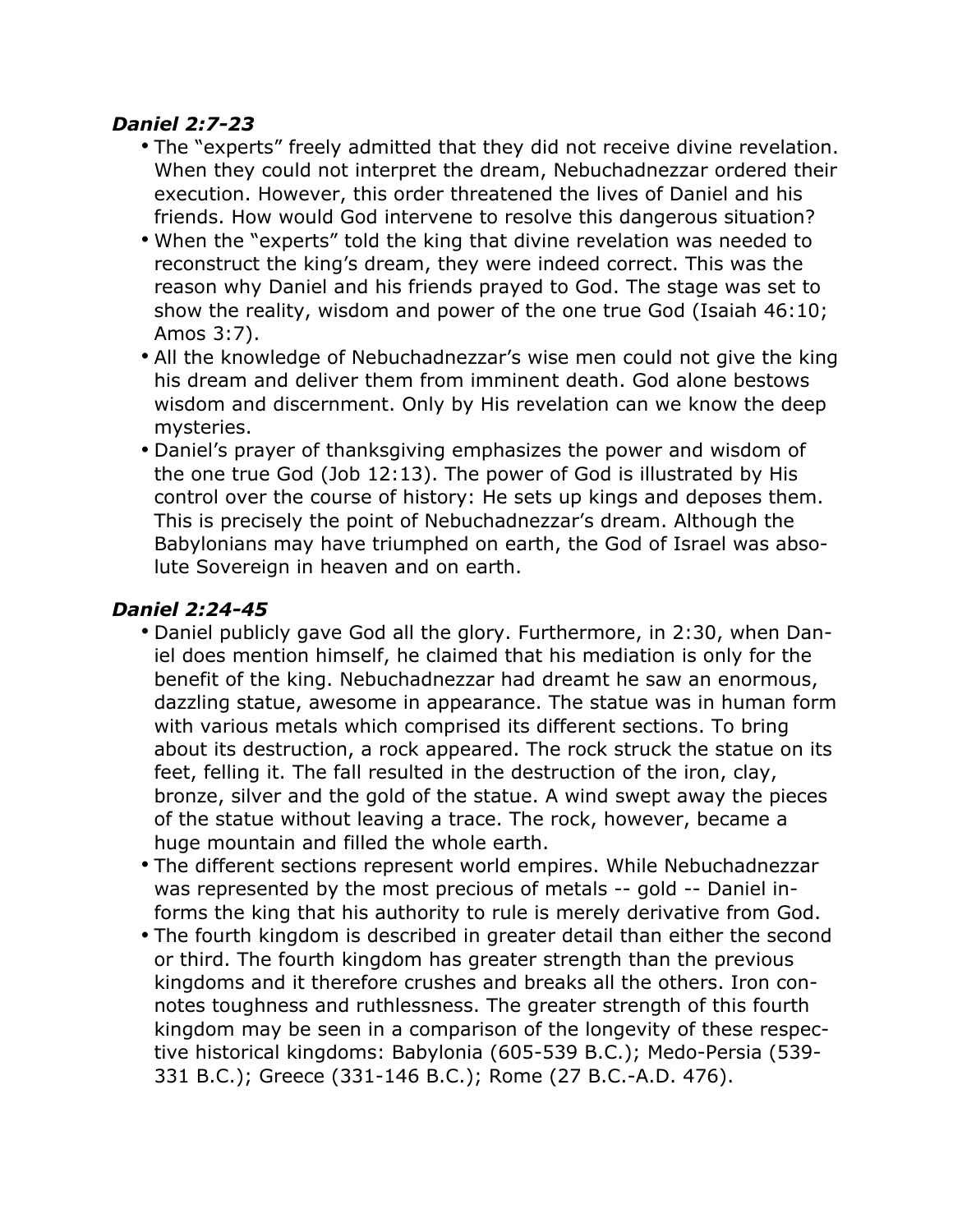- Not one of these four world empires will endure forever. Each in turn collapses to its successor. By contrast God will set up a kingdom that will never be destroyed (Psalm 2:6; 48:1-2; Isaiah 2:2-3; Ezekiel 17:23; Micah 4:1-2).
- Jesus was born during *Pax Romana* and in the genealogical line of the Jews. Clothed in the flesh, Jesus entered human history, proclaiming the arrival of the kingdom of God (Matthew 4:17). Paul commented upon these great truths in Galatians 4:4-6.

#### *Daniel 2:46-49*

- Nebuchadnezzar's worship of Daniel is simply a way of honoring the God Daniel represents. The king is not committing himself to exclusive devotion to the God of Israel. As a polytheist Nebuchadnezzar can always add another deity to his pantheon.
- The king gave honors and gifts to Daniel, who did not want to receive them since he was anxious for God alone receive the glory. Daniel was honored and promoted because he was faithful to God, and not because he compromised his convictions.
- Normally the position of ruler over the wise men would be reserved for a Chaldean nobleman. For a Jew to be so honored was unprecedented. Daniel did not keep the honors for himself, but asked that his three friends share his promotion.

#### *Daniel 3:1-12*

- We do not know how much time elapsed since the events of chapter 2. The Septuagint dates the episode to Nebuchadnezzar's eighteenth year. This seems improbable. A brief period of time seems more probable. However, we do know that Nebuchadnezzar's heart had not changed one bit. He admitted in 2:46-47 that Jehovah God was a great God, but the truth really never penetrated his heart. He praised Daniel and Daniel's God, but he did not repent of his arrogance.
- Inspired by the identification with the "head of gold," Nebuchadnezzar made an image of gold. The image probably was overlaid with gold leaf (Isaiah 40:19; 41:7; Jeremiah 10:3-4). The height of the statue, sixty cubits or about ninety feet, is surpassed in the ancient world only by the colossus of Rhodes (seventy cubits).
- It is doubtful that the statue represented the king himself as there is no evidence that statues of Mesopotamian rulers were ever worshiped during the ruler's lifetime. It is more likely that the statue represented Nebuchadnezzar's patron god, Nebo (or Nabu). Prostration before this god would amount to a pledge of allegiance to his viceroy, Nebuchadnezzar.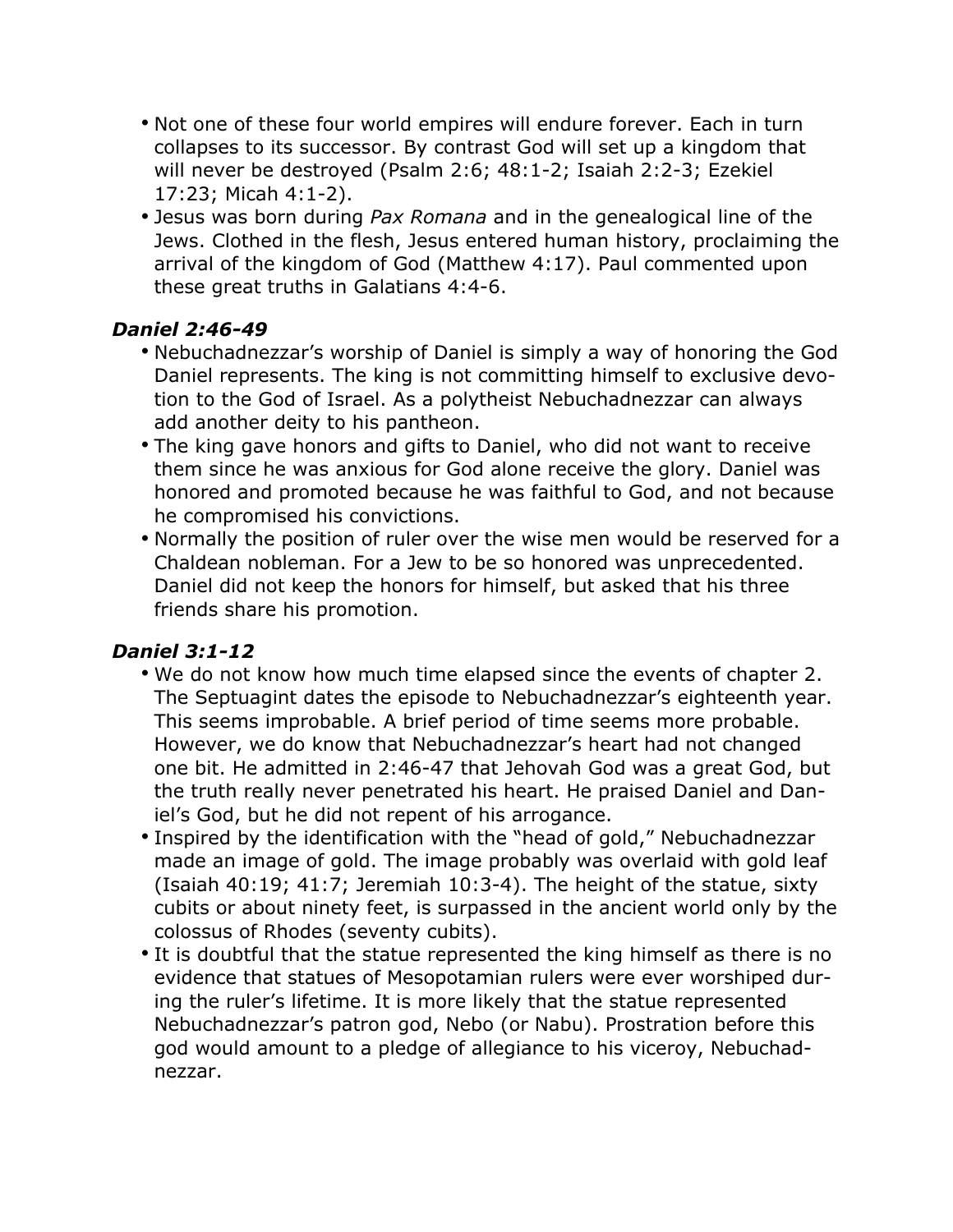- The titles of the various ranks of government officials indicate a wellorganized bureaucracy. "Princes" were in charge of fairly large realms. "Governors" were military commanders or more likely lieutenant governors. "Captains" were leaders of smaller territories. "Rulers of the provinces" is a general term for a governmental executive.
- According to Jeremiah 29:22, the king of Babylon roasted two false prophets, Ahab and Zedekiah, in the fire. Therefore, the three Hebrew men knew that the king would make good on his threat.
- The text makes no mention of the whereabouts of Daniel during this episode. Perhaps Daniel was absent due to government business. He may have been in Babylon but was not required to be present or bow to the image. Perhaps Daniel took the same stand as his friends, but the Chaldeans were afraid to accuse him, knowing of the king's respect for him.

#### *Daniel 3:13-18*

- Nebuchadnezzar confronted the three men with the hearsay evidence, giving them a chance to recant if their actions had been treasonous. The three men were guilty; they did defy the king's edict. They would not defy, however, their God's condemnation of idolatry (Exodus 20:4-6).
- Shadrach, Meshach and Abednego loved the Lord more than life itself. Ready to lay down their lives for God's glory, the three refused to plead with Nebuchadnezzar to make an exception with them. It is significant that they would have no doubt of the power of their God to deliver them from the king's furnace, but they have no right to presume that He will do so.
- The young men recognized that God's will might be different from what they would desire, and they were willing to have it so without complaining. They made no excuses to Nebuchadnezzar; they cast themselves utterly upon God.

#### *Daniel 3:19-30*

- No mortal could have survived an instant in the huge furnace, but the king insisted that it be heated to maximum intensity. The one who in his pride had created an image with the purpose of assuring uniform loyalty found his own image provoked beyond his control.
- Other than the ropes that had melted in the intense heat, the fire did not affect the men. The author of Hebrews spoke of those who "quenched the violence of fire" (11:34; cf. Isaiah 43:1-2; Deuteronomy 4:20).
- The king described the fourth one as resembling deity. The KJV says "Son of God" while other versions say "son of the gods." In vs. 28, he identifies the being as an "angel." Many early expositors adopted the